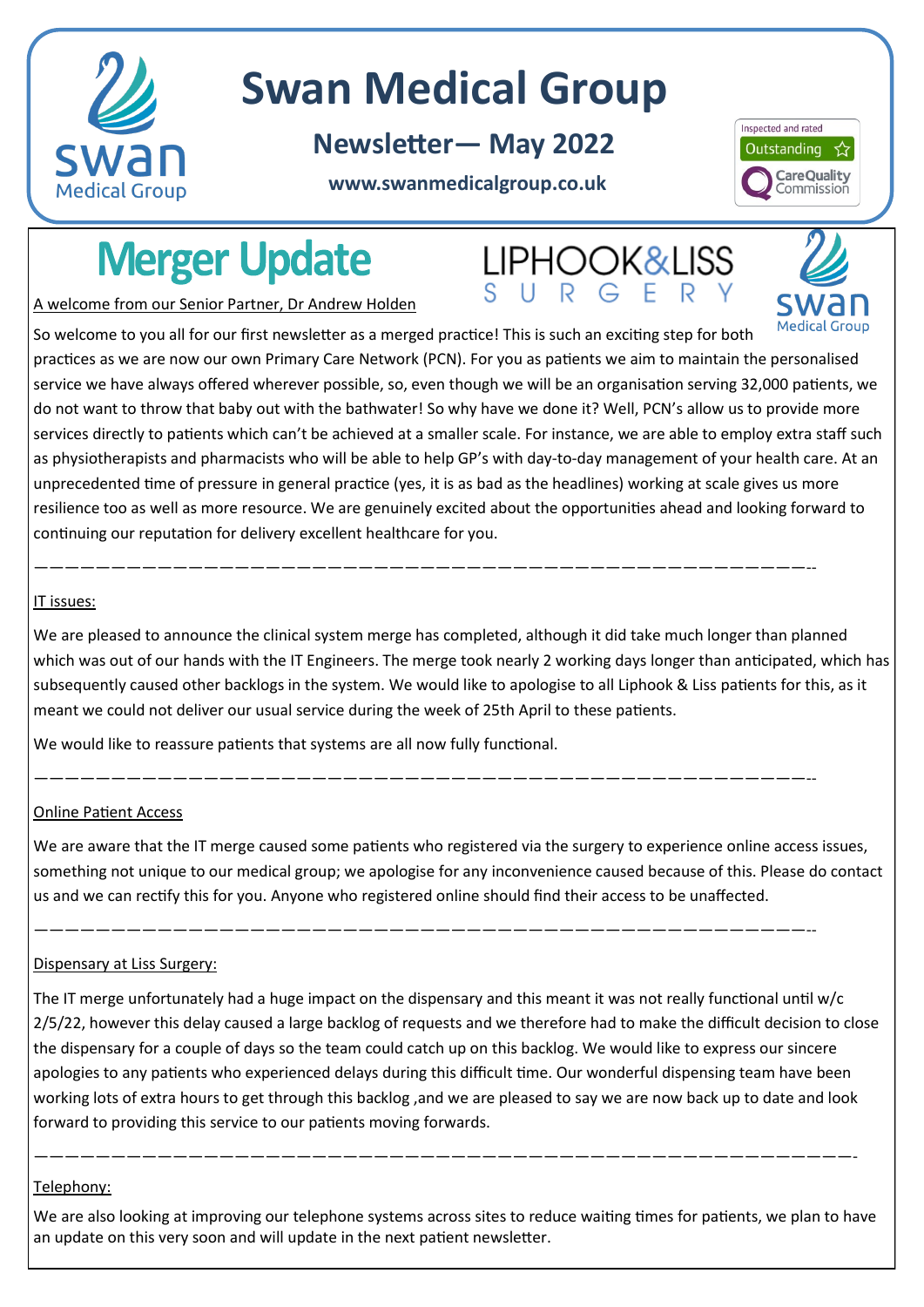## **Update Your Contact Information**

The NHS is currently asking practices to ensure registration details are up to date. Mobile numbers are extremely helpful in communicating with all our patients. If you think we might not have your mobile number or you have recently changed your number, please update your contact details by visiting

**SwanMedical.yourGP.co/Contact** OR you can scan the QR code here.



## **MMR Vaccination**

The MMR vaccination is usually given to children at the ages of 1 year and 3 years 4 months. It is a 2 dose course.

This gives you protection against:

- **Measles**
- Mumps
- Rubella (German Measles)

These diseases are easily transmitted between unvaccinated people.

If you have not had your MMR vaccination, please contact the surgery to arrange getting your vaccination appointment.

## **COVID vaccination clinics**

As you may already know, the Covid Vaccination Clinic that was held in Petersfield Festival Hall, has now closed.

Future covid clinics are being held in GP practices as well as continuing in some mass vaccination centres. We will be in touch with eligible patients when we run any clinics at the surgery to invite you in turn.

# **Patient Participation Group - PPG**

What is a PPG? Every practice has one and it should: do the following:

- 1. Support the practice through raising understanding of patients' needs
- 2. Represent patients' interests
- 3. Provide feedback
- 4. Be a critical friend to the practice

We are always looking to grow our PPG to ensure it represents our practice demographic, if you would be interested in joining our PPG or find out more information, please contact us via sehccg.swanmedicalgroup@nhs.net



**New GP** 

**We are delighted to welcome a new GP to Swan Medical Group!** 

We welcome **Dr Hannah Lennard-Jones** to the SMG team! Dr Lennard-Jones has her own patient list & is based at Swan Surgery . She qualified from Leeds medical school in 2015 and subsequently completed GP training in Guildford, which included gaining experience in Oncology, ENT, Obstetrics and Gynaecology, Paediatrics and Palliative Care. Dr Lennard-Jones joined Swan Medical Group in January 2022 as a salaried GP, and enjoys all aspects of General Prac*t*ice. Her working days in surgery are Tuesday, Wednesday & Friday.

# **GP Sabbatical**

Dr Andrew Holden (GP Partner based at Swan Surgery) and Dr Suzy Holden (GP Partner based at Liss Surgery) are both going on a 1 month sabbatical this coming June, they will both have Locum GP's working for them during this time covering their patient list, as follows:

- **Dr Mat Yogeswaran** will be covering Dr Andrew Holden's patient list, working 4 days per week
- **Dr Tom Huitson** will be covering Dr Suzy Holden's patient list, working 3 days per week